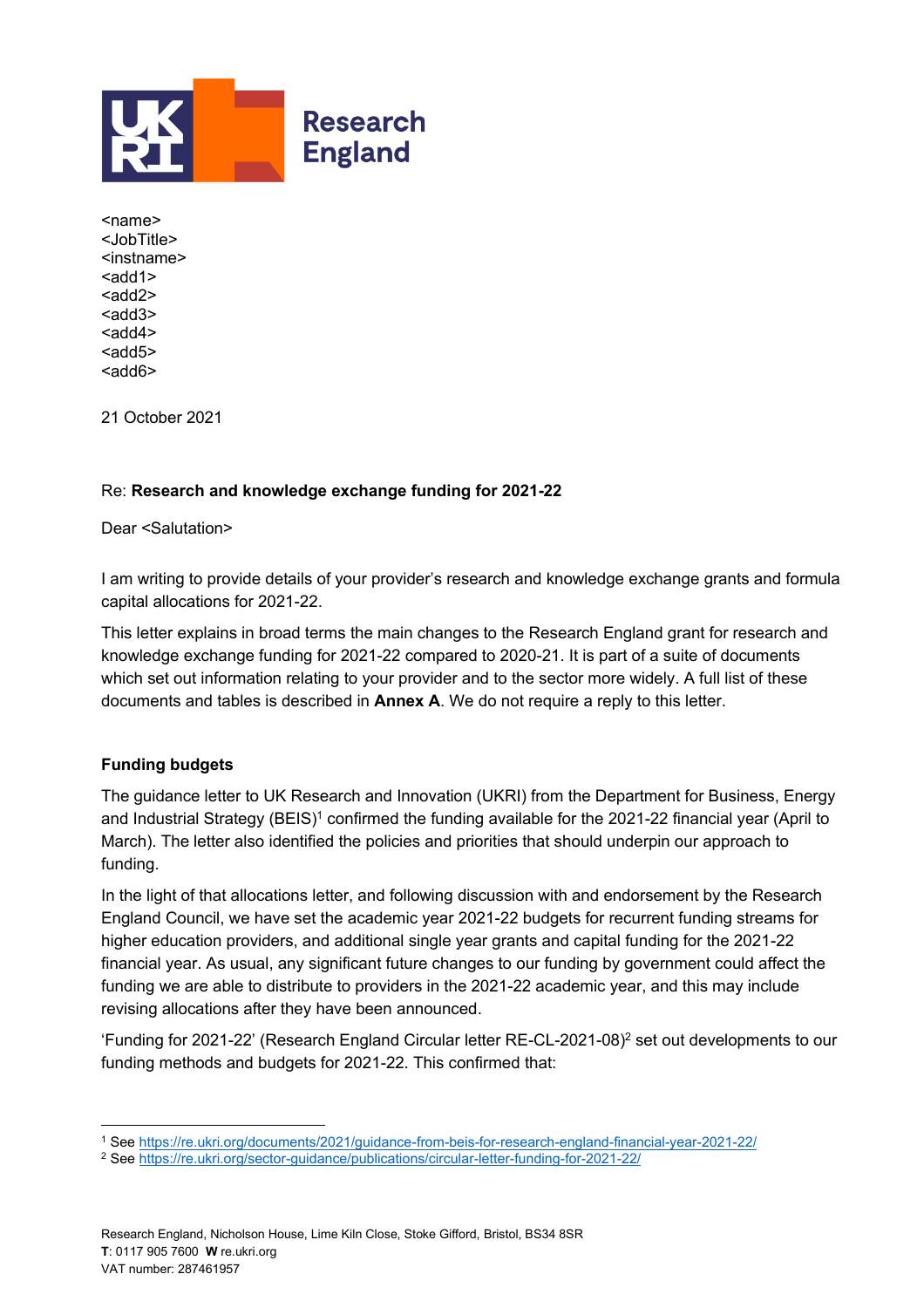

• We will be maintaining the budgets for the separate elements of QR. These are:

i. £1,192 million for mainstream quality-related research (QR) funding together with its London weighting element, consisting of £1,095 million from recurrent funds and plus £97m from non-recurrent funds

ii. £272 million for QR research degree programme (RDP) supervision funding, consisting of £260 million from recurrent funds and £12 million from non-recurrent funds

iii. £204 million for QR charities research

iv. £74 million for QR business research, consisting of £64 million from recurrent funds and £10 million from non-recurrent funds

v. £7 million for national research libraries.

• We will be maintaining knowledge exchange funding at £250 million in AY 2021-22. The total recurrent formula allocations for knowledge exchange in 2021-22 allocated through the Higher Education Innovation Fund (HEIF) will be maintained at £230 million. This total includes £47 million which is provided from the Office for Students' (OfS) teaching grant to support student and teaching elements of knowledge exchange through HEIF.

• We will be maintaining the Policy Support Fund (PSF), previously Strategic Priorities Fund (SPF), at £29 million.

• The following single-year funds will be allocated for the strengthening of university capacity in FY 2021-22:

- i. £30 million for QR research degree programme recovery
- ii. £10 million for rapid and agile knowledge exchange contributions through HEIF
- iii. £10 million for incentives for HEIF top cap
- iv. £10 million for specialist provider sustainability support

• As part of strengthening partnership working the following single-year funds will be allocated in FY 2021-22:

- i. £10 million for business QR recovery
- ii. £12 million for additional KE collaboration funding uplift through HEIF
- iii. £6 million for new KE funding for smaller providers not in receipt of HEIF
- iv. £6 million for RED fund: piloting new approaches to Government priorities
- v. £1 million for museums, galleries and collections

Allocations for the specialist provider element of research funding, Enhancing Research Culture and the Participatory Research Programme funding streams will be announced at a later date.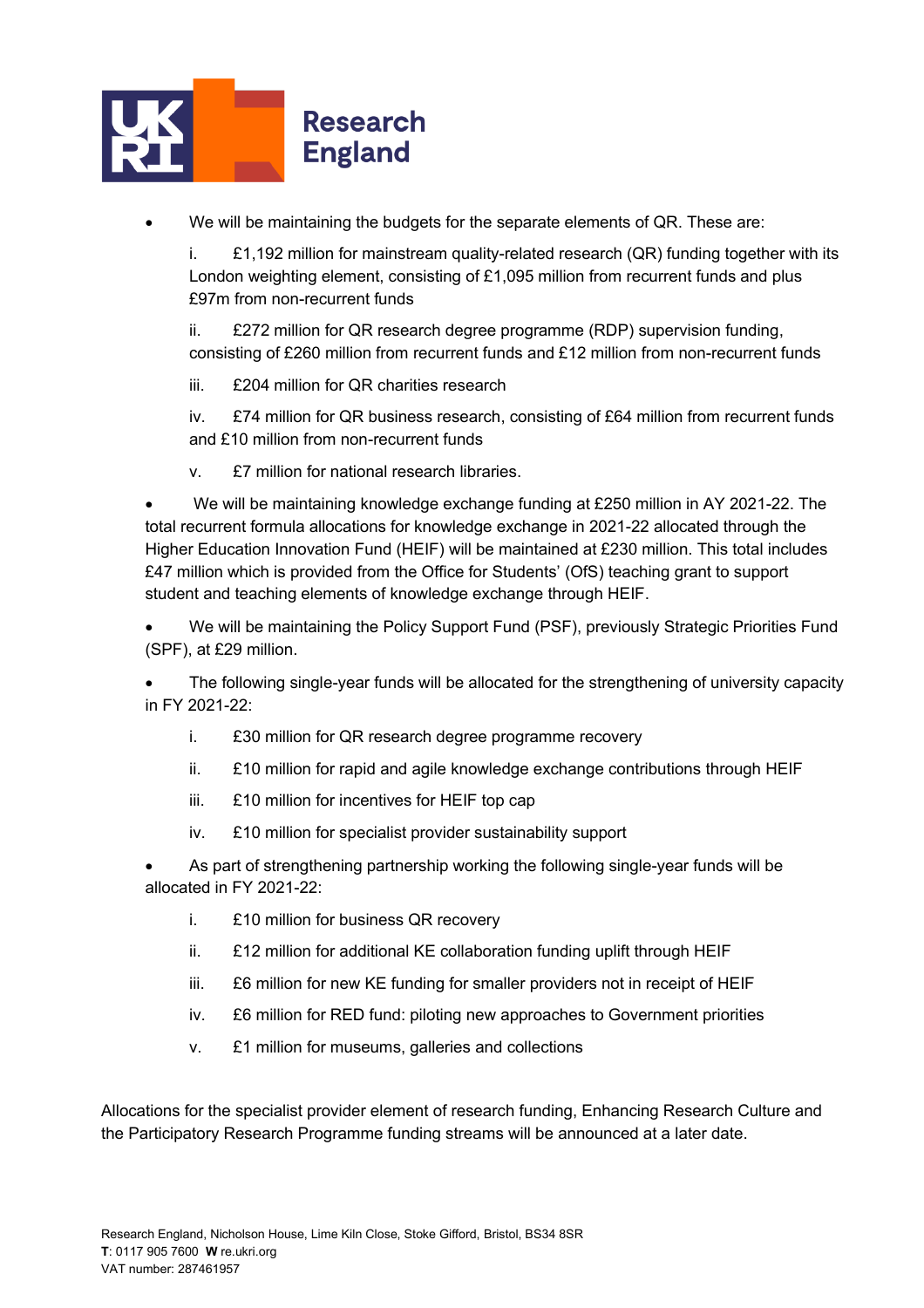

# **Recurrent grant and formula capital funding payments, August-October 2021**

To provide continuity of funding to higher education providers payments for the recurrent grant and formula capital funding for August-October 2021 have been based on the amounts paid in 2020-21. This was announced in the Circular Letter 'Notice of recurrent grant and formula capital funding payments, August-October 2021' (RE-CL-2021-07)<sup>3</sup>. The August-October 2021 payment amounts will be taken into account within the monthly payment profiles for AY 2021-22.

## **2021-22 Recurrent grant changes for providers**

Providers may have grant changes as a result of the developments described above. In addition, providers may also see changes because of:

- Changes, relative to the sector as a whole, to providers' postgraduate research student numbers and research income data. Such changes affect providers' share of the QR allocations for RDP supervision funding and the charities and business elements.
- Changes, relative to the sector as a whole, to providers' HE-BCI survey, HESA Finance record and Knowledge Transfer Partnerships data, which affects their share of knowledge exchange funding.

We wish to provide as much support as we can for providers in understanding their funding outcomes and on the main factors that have led to funding changes. Providers should address any questions on this to [annualfunding@re.ukri.org.](mailto:annualfunding@re.ukri.org)

#### **Terms and conditions of funding**

The terms and conditions of funding set out the formal relationship between UKRI and the providers that it funds in relation to funds administered through Research England. The final terms and conditions applicable to funding administered by Research England for the 2021-22 academic year are published on our website. The terms and conditions include those related to provision of data and compliance with governance and data assurance requirements.

#### **Additional conditions for knowledge exchange funding**

All providers in receipt of HEIF must pay regard to the HEIF policy & priorities publication<sup>4</sup> and comply with guidance related to eligible uses of HEIF, accountability and monitoring arrangements "(although note that new accountability statements are not required). This document also applies to any additional KE funding allocated on the basis of HEIF. For the avoidance of doubt, this includes:

<sup>&</sup>lt;sup>3</sup> Se[e https://re.ukri.org/sector-guidance/publications/cl-notice-of-recurrent-grant-and-formula-capital-funding-payments](https://re.ukri.org/sector-guidance/publications/cl-notice-of-recurrent-grant-and-formula-capital-funding-payments-august-october-2021/)[august-october-2021/](https://re.ukri.org/sector-guidance/publications/cl-notice-of-recurrent-grant-and-formula-capital-funding-payments-august-october-2021/)

<sup>&</sup>lt;sup>4</sup> Se[e https://www.ukri.org/wp-content/uploads/2021/08/RE-06082021-HEIF-policies-and-priorities-PDF-for-webpage-](https://www.ukri.org/wp-content/uploads/2021/08/RE-06082021-HEIF-policies-and-priorities-PDF-for-webpage-Aug-correction.pdf)[Aug-correction.pdf](https://www.ukri.org/wp-content/uploads/2021/08/RE-06082021-HEIF-policies-and-priorities-PDF-for-webpage-Aug-correction.pdf)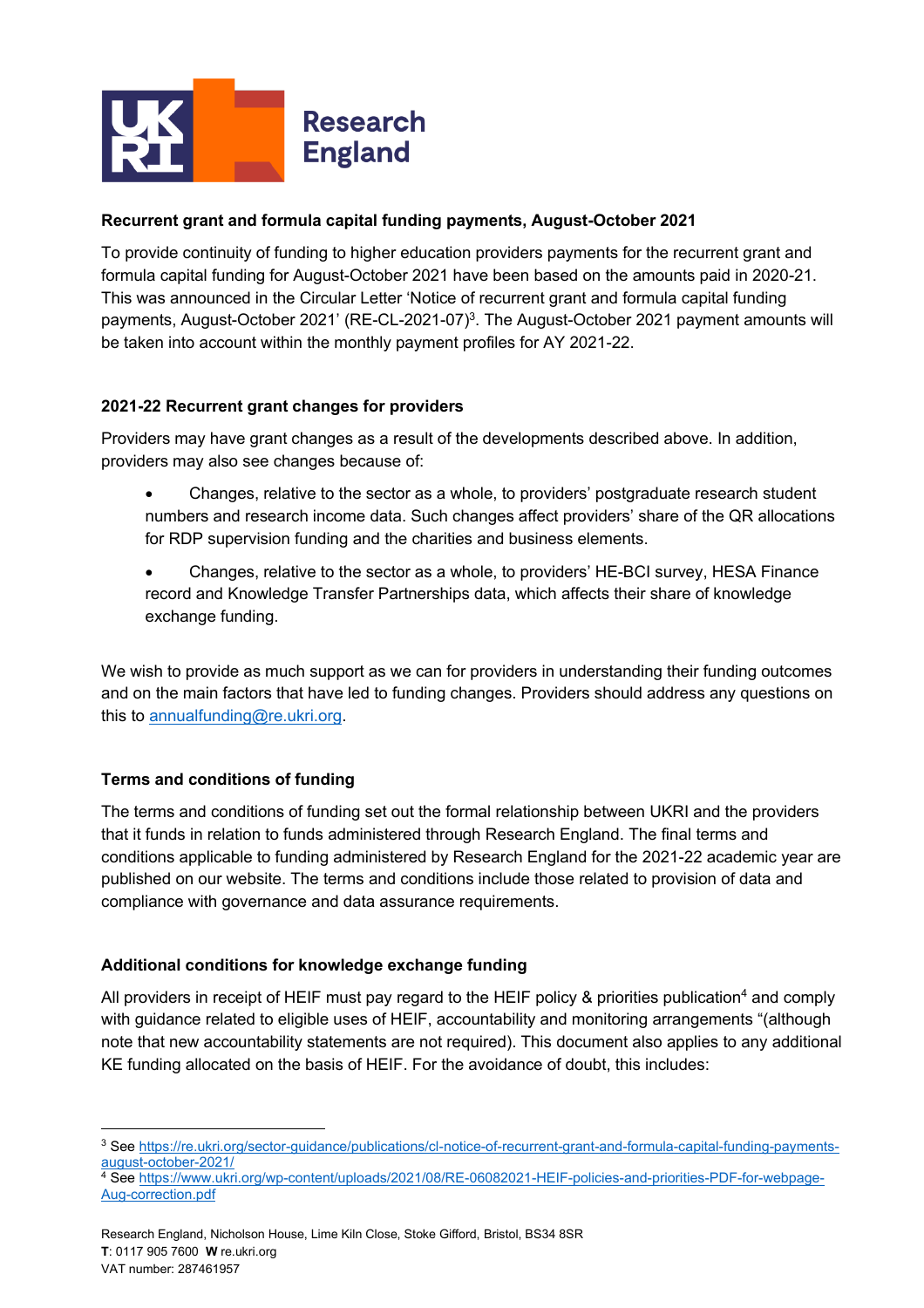

- £10 million for rapid and agile knowledge exchange contributions through HEIF
- **£10 million for incentives for HEIF top cap**
- £12 million for additional KE collaboration funding uplift through HEIF

#### **Further information and requests for changes**

While we do not require a reply to this letter, there may be circumstances in which providers wish to request changes to allocations. We only expect to accept data amendments to correct errors that are widespread, substantial and have a material impact on Research England's use of the data. Providers that wish to request amendments should consult the technical guidance document accompanying this letter.

If you would like informal advice about the effects of any data changes or have any questions about your allocations, please contact [annualfunding@re.ukri.org.](mailto:annualfunding@re.ukri.org)

Yours sincerely,

David Sweeney Executive Chair